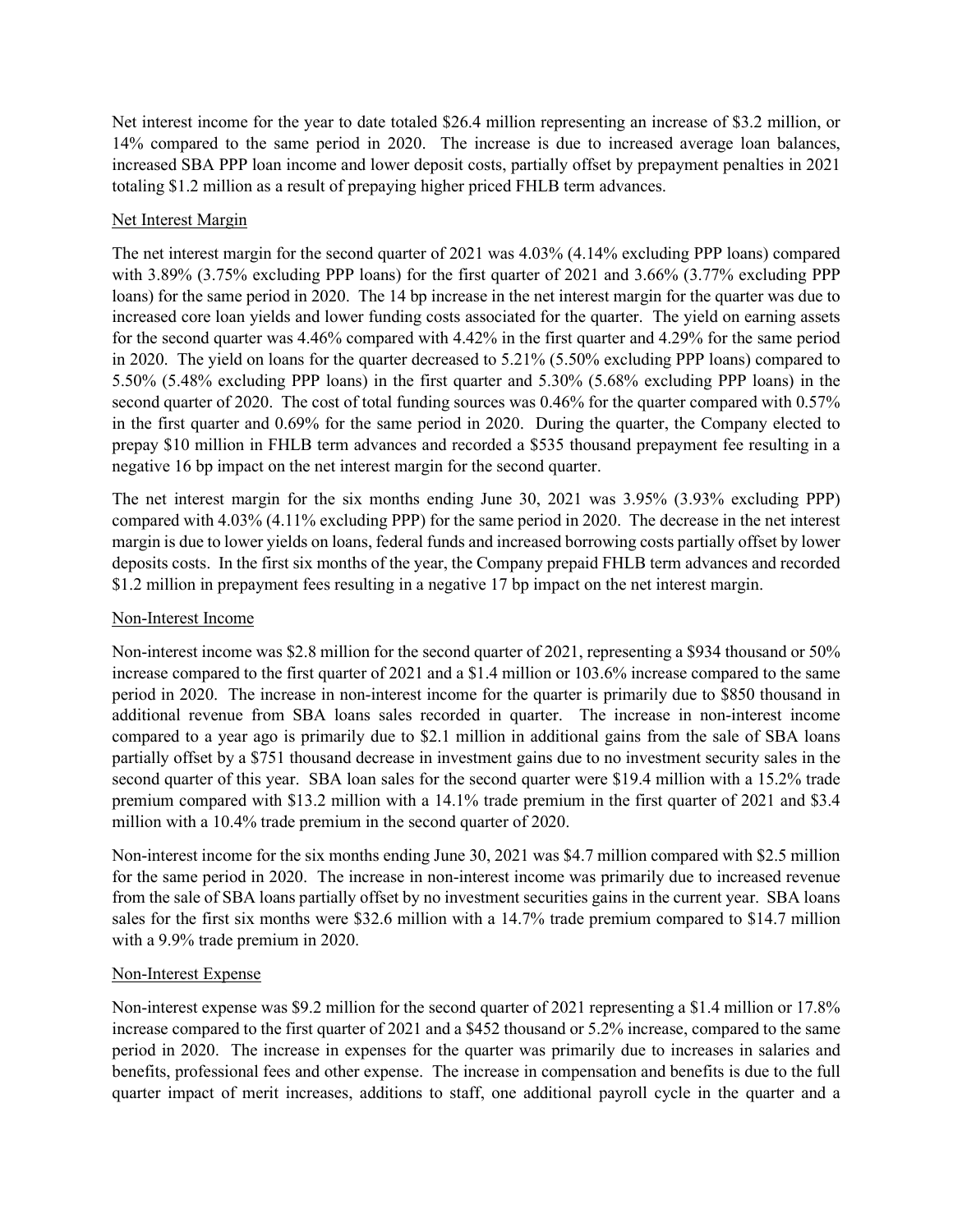decrease in deferred labor costs. The increase in professional fees was due to increases in legal and audit expense. The increase in other expense is primarily due to increases in marketing and business development expenses related to our emphasis on resuming in person marketing efforts. The increase in expenses compared to the same quarter in 2020 is due in increases in compensation and benefits, professional fees, and data processing.

Non-interest expense for the six months ending June 30, 2021 was \$16.9 million compared with \$17.4 million for the same period in 2020. The \$436 thousand decrease was due to lower compensation and benefits and occupancy costs partially offset by increased data processing expense. The decrease in compensation and benefits is partially due to lower salary expense, greater deferred labor cost and lower vacation expense.

# Balance Sheet

At June 30, 2021, the Company reported total assets of \$1.4 billion representing an increase of \$23 million or 1.7% compared to the first quarter of 2021 and an increase of \$108.8 million or 8.5% compared to June 30, 2020. The increase in assets for the quarter was due to increases in loans and investment securities offset by a decrease in cash and due from banks. Loans increased \$82.6 million or 7.6% in the quarter due to a \$105.7 million increase in non-SBA PPP loans offset by a \$23.1 million decrease in SBA-PPP loans. Total deposits were \$1.2 billion representing an increase of \$41.8 million, or 3.6%, compared to the first quarter of 2021 and an increase of \$168.8 million, or 16.3%, compared to June 30, 2020. Total non-interestbearing deposits represented 50% of total deposits at June 30, 2021 compared with 50% at March 31, 2021 and 44% at June 30, 2020. During the quarter, total FHLB advances decreased \$20 million due to contractual maturities and the decision to prepay longer-term FHLB advances with a prepayment cost of \$535 thousand.

# Asset Quality and Loan Deferrals

The Allowance for Loan Losses increased \$1.2 million to \$15.7 million in the quarter with a resulting coverage ratio of 1.33% of total loans outstanding, including PPP loans, compared to \$14.6 million or 1.33% at the first quarter of 2021 and \$11.1 million or 1.08% at the second quarter of 2020. The increase in the Allowance for Loan Losses was primarily due to loan growth and qualitative factors related to the general economic outlook in the markets we serve. The coverage ratio at June 30, 2021, excluding the impact of PPP loans, decreased to 1.46% from 1.52% in the prior quarter.

As of June 30, 2021, there were no doubtful credits or charge offs, no past due loans and Classified assets totaled \$11 million. Classified assets included one real estate loan totaling \$1.5 million on non-accrual and the remaining \$9.5 million consisted of ten loans with three borrowers related to the impacts of COVID-19.

At June 30, 2021, two loans totaling \$1.9 million are on COVID-19 related deferrals. No new deferrals were granted during the quarter and of the loans on deferral one loan for \$1.1 million is real estate secured with an average LTV of 51% and the other loan for \$750 thousand is unsecured. The remaining loans that were granted payment deferrals have resumed their contractual payments.

"The record last twelve months EPS of \$2.81 reflects the resilience of CalPrivate Bank's mix of revenue streams. Strong loan growth and SBA activities, fees on PPP loan forgiveness, and the strategic management of funding sources, including increased non-interest deposit balances, is a result of the Team's commitment to our relationship business model based on distinctly superior client service and solutions